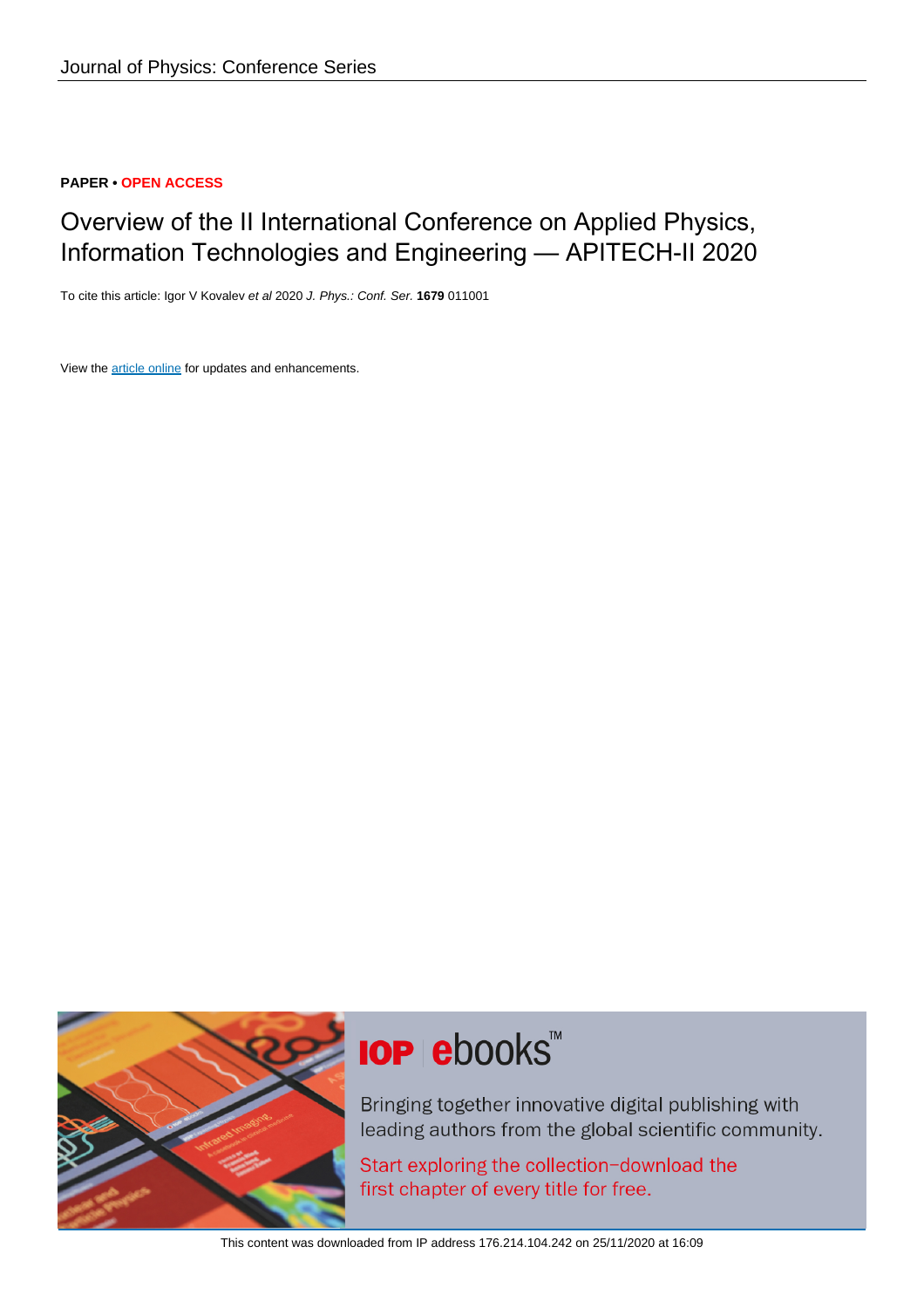# **Overview of the II International Conference on Applied Physics, Information Technologies and Engineering – APITECH-II 2020**

### **Igor V Kovalev<sup>1</sup> , Anna A Voroshilova<sup>1</sup> and Nikolay A Testoyedov<sup>2</sup>**

<sup>1</sup> Krasnoyarsk Science and Technology City Hall of the Russian Union of Scientific and Engineering Associations, 61 Uritskogo street, Krasnoyarsk, 660049, Russia <sup>2</sup> JSC "Academician M F Reshetnev Information satellite systems", 52 Lenin street, Zheleznogorsk, Krasnoyarsk region, 662972, Russia

E-mail: krasnio@bk.ru

**Abstract.** The overview describes the main directions and results of the II International Conference APITECH-II 2020 held in Krasnoyarsk from September 25 to October 4, 2020. It gives the details about the participants and the proceedings.

The Volume contains Proceedings of the II International Conference on Applied Physics, Information Technologies and Engineering (APITECH-II 2020) which was held at the Krasnoyarsk Science and Technology City Hall in Krasnoyarsk, Russian Federation from September 25 to October 4, 2020. Additionally, the volume includes the best reports accepted and presented at the XXVIII All-Russian workshop "Neuroinformatics, its applications and data analysis" (September 25-27, 2020) and the XXIII All-Russian workshop "Modeling of nonequilibrium systems-2020" (October 2-4, 2020), which took place in the Federal Research Center «Krasnoyarsk Scientific Center of the Siberian Branch of the Russian Academy of Sciences» at the Institute of Computational Modeling of the Siberian Branch of the Russian Academy of Sciences (ICM SB RAS).

The purpose of these scientific events is to share the results and prospects of the achievements in fields of application of modern methods of applied physics and information technologies in high-tech production, in aerospace, energy, chemical, oil and gas engineering industries, in economics and organization of engineering production; and in modern areas of research of complex technical and information systems.

The International Conference on Applied Physics, Information Technologies and Engineering (APITECH-II 2020) was jointly organised by the International and Russian Union of Scientific and Engineering Associations (Moscow, Russia), Federal Research Center "Krasnoyarsk Science Center of the Siberian Branch of the Russian Academy of Sciences" and Krasnoyarsk Science and Technology City Hall.

The main partner organisations in preparing and organising the Conference in Krasnoyarsk as well as of the previous scientific events [1-10] were: JSC "ISS-Reshetnev Company" and Institute of Space and Information Technologies of Siberian Federal University.

The program of the Conference consisted of keynote and plenary talks and numerous presentations.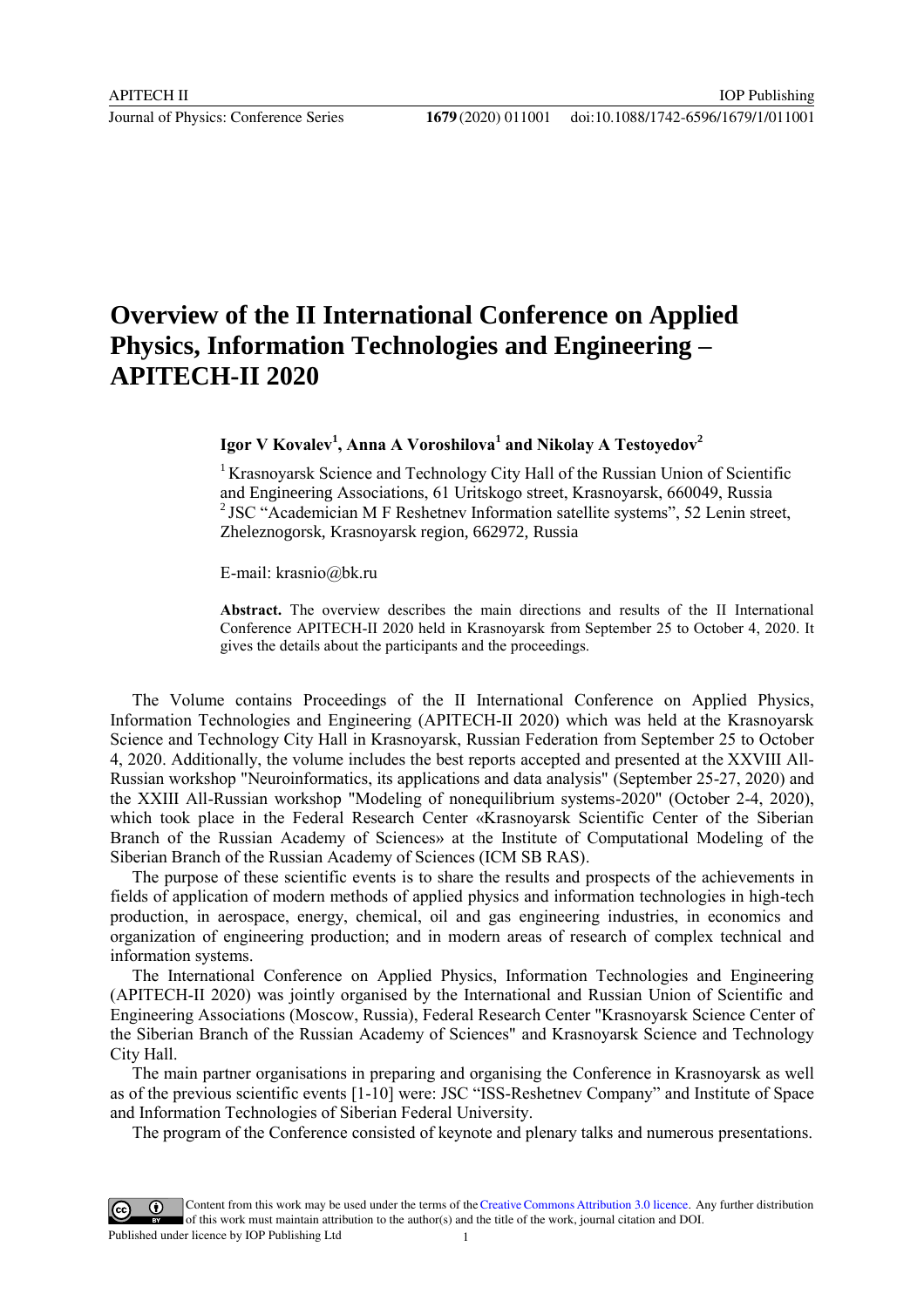The Program Committee and Editorial Board included prominent professors and scientists from the Russian Academy of Sciences, University of Maribor (Slovenia), Tashkent University of Information Technologies (Uzbekistan), Baku State University (Azerbaijan), Ruhr University in Bochum (Germany), Liaoning Normal University (China), Siberian Federal University (Russia), Reshetnev Siberian State University of Science and Technology (Russia), Voronezh State Technical University (Russia) as well as specialists from Russian and foreign leading industrial enterprises.

The international scope of the Conference was confirmed by the participation of representatives from 19 countries besides Russia (Azerbaijan, Ukraine, Peru, Latvia, Poland, Kazakhstan, Vietnam, Belarus, Japan, China, France, Uzbekistan, Iraq, Tajikistan, India, Kyrgyzstan, Switzerland, Bulgaria, Jordan):

- Academia Internacional de Ingeniería, República del Perú
- Azerbaijan Military Academy named after Heydar Aliyev
- Sumgait state university, Azerbaijan
- Belarusian State Technological University, Minsk, Republic of Belarus
- Donetsk National Technical University, Donetsk, Ukraine
- Vietnam Maritime University, Hai Phong, Vietnam
- Fergana branch of Tashkent University of Information Technologies named after Mukhammad al-Khwarizmi, Fergana, Uzbekistan
- Harbin Institute of Technology, Harbin, China
- INSA Rouen, St Etienne du Rouvray, France
- Karshi branch of Tashkent University of information technologies named after Mukhammad al-Khwarizmi, Karshi, Uzbekistan
- Kyrgyz State Technical University named after I. Razzakov, Bishkek, Kyrgyzstan
- Ministry of Education and Training, Vietnam
- Navoi State Mining Institute, Navoi, Uzbekistan
- Niigata University, Niigata, Japan
- Riga Eastern Clinical University Hospital Riga, Latvia
- Riga Technical University, Riga, Latvia
- Samarkand branch of Tashkent University of information technologies named after Mukhammad al-Khwarizmi, Samarkand, Uzbekistan
- Satbayev University, Kazakhstan
- Jordan University of Science and Technology, Jordan
- Tashkent State Technical University, Tashkent, Uzbekistan
- The Tajik state university of finance and economics, Dushanbe, The Republic of Tajikistan
- Ukraine Federal State Budgetary Educational Institution of Higher Education
- Ukraine Zhytomyr Agrotechnical College
- University of Baghdad, Baghdad, Iraq
- University of Lille, Lille, France
- Vietnam Naval Technical Institute, Hai Phong City, Vietnam
- Warsaw University of Life Sciences, Warsaw, Poland
- Wuhan Textile University, China
- College of Informatics and Computer Engineering, Dushanbe, The Republic of Tajikistan
- China Aviation Industry General Aircraft Zhejiang Institute Co., Ltd, China
- Tiruvannamalai (Anna University, Chennai), Tamilnadu, India
- Donbass National Academy of Civil Engineering and Architecture, Ukraine
- Donetsk National University, Donetsk, DPR, Ukraine
- Institute of Polymers, Department of Materials, ETH Zurich, Switzerland
- National University of Life and Environmental Sciences of Ukraine, Kyiv, Ukraine
- School of Mechanical Engineering, Vietnam Maritime University, Hai Phong, Vietnam
- Technical University-Sofia, Bulgaria
- Samarkand State Medical institute, Uzbekistan
- Karaganda Technical University, Kazakhstan
- Karaganda Economic University of Kazpotrebsoyuz, Kazakhstan
- Arunai Engineering College, India
- Baishev University, Aktobe, Kazakhstan
- University of Al-Qadisiyah, Diwaniyah, Iraq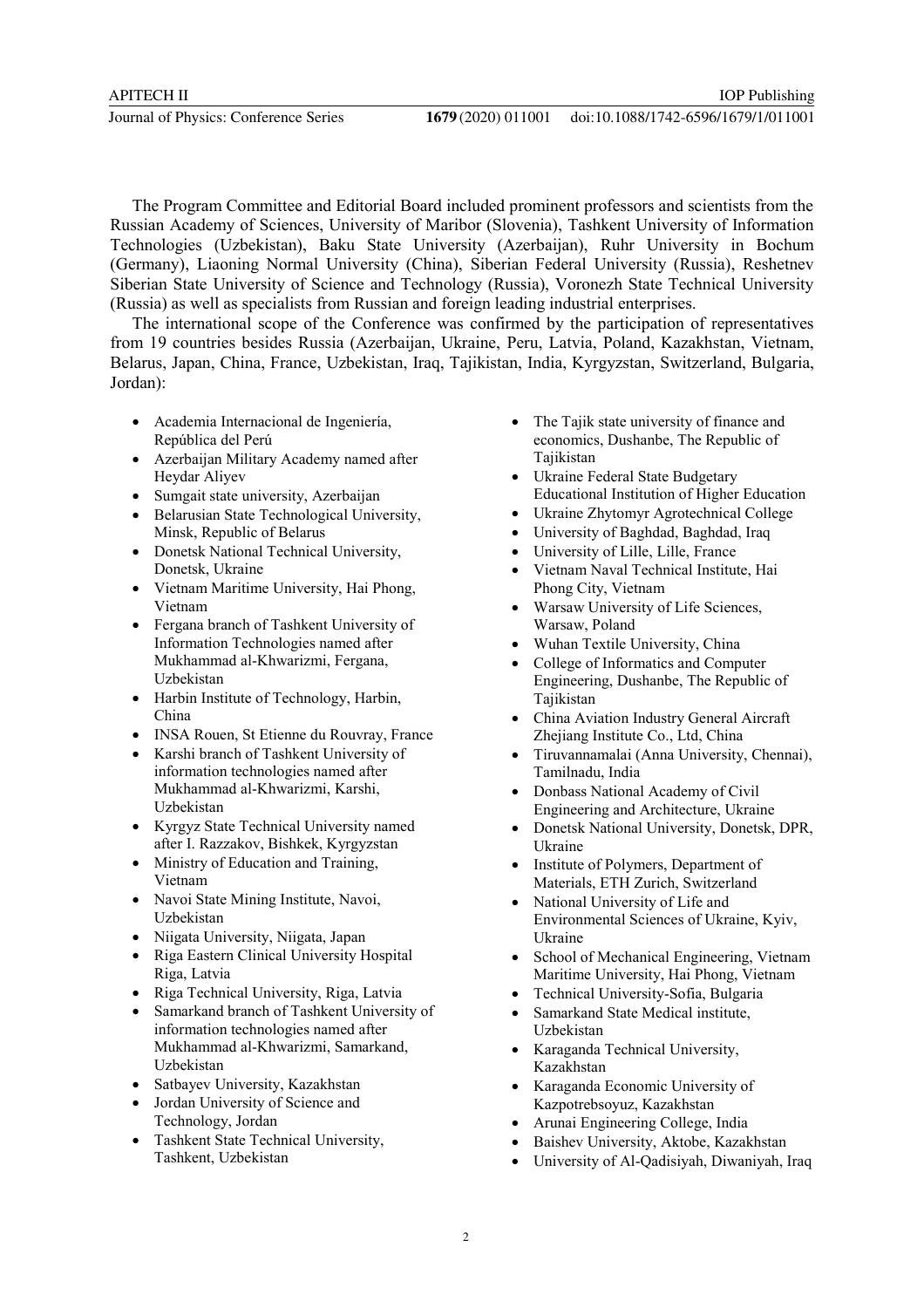APITECH II

Journal of Physics: Conference Series **1679** (2020) 011001

The participants from Russia represented more than 200 universities, scientific institutes and organisations, industrial enterprises from more than 40 regions of the Russian Federation:

- "PROMED" The limited liability company, Penza
- "Tehosnastka ltd"
- "V. V. Dokuchaev Soil Science Institute, Moscow
- A.I. Kryzhanovski Krasnoyarsk Regional Clinical Oncology Hospital
- ABC Solutions
- Academic University, Russian Academy of Sciences, St. Petersburg
- Academy named after Professor N.E. Zhukovsky and Yu.A. Gagarin, Voronezh
- Agat Organization, Moscow
- All-Russian Research Institute for Hydraulic Engineering and Land Reclamation (VNIIGiM)
- All-Russian Scientific Research Institute of Soybean, Blagoveschensk
- Altai State University, Barnaul
- Anapa Zonal Experimental Station of Viticulture and Wine-making
- Arctic state agrotechnological university, Yakutsk
- Aviaavtomatika named after V. Tarasov Joint-Stock Company, Kursk
- Azov-Black Sea Engineering Institute branch of FSBEI HE «Don State Agrarian University» in Zernograd
- Bauman Moscow State Technical University
- Belgorod National Research University
- Belgorod State Agrarian University named after V. Ya. Gorin
- **Belgorod State Technological University** V. G. Shukhov
- Biysk Technological Institute (branch) of Altai State Technical University named after I.I. Polzunov
- Blokhin' National Medical Research Center of Oncology оf the Ministry of Health of the Russian Federation, Moscow
- Branch JSC Rosenergoatom Novovoronezh Nuclear Power Plant, Voronezh
- Branch of LUKOIL-Engineering VolgogradNIPImorneft, Volgograd
- Branch of the Ufa State Petroleum Technological University in Sterlitamak, Sterlitamak
- Bratsk State University
- Bryansk State Technical University
- Central branch of the Russian state university of justice, Moscow
- Chechen State University, Grozny
- Chuvash State Agrarian University, Cheboksary
- Chuvash state university named after Ilya Nikolayevich Ulyanov, Cheboksary
- Company group "Technoserv", Moscow
- Control Systems LLC, Krasnoyarsk
- Cultural and sports complex "NORD" LLC "Gazprom transgaz Yugorsk"
- Dagestan State Technical University, Makhachkala
- Department Federal State Budgetary Educational Institution of Higher Education «Saint Petersburg State University of Architecture and Civil Engineering»
- Department of Aircraft Engines, Reshetnev Siberian State University of Science and Technology, Krasnoyarsk
- Department of Applied Mathematics, Orenburg State University, Orenburg
- Department of Biomedical Engineering, Southwest State University, Kursk
- Department of Electrotechnical Complexes and Systems, Department of Electrotechnology and Electrical Engineering, Polytechnic Institute
- Department of Information Technologies, Siberian Federal University, Krasnoyarsk
- Department of Physics and Information Systems, Kuban State University, Krasnodar
- Department of System Analysis and Operation Research, Reshetnev Siberian State University of Science and Technology, Krasnoyarsk
- Derzhavin Tambov State University
- Dmitry Mendeleev University of Chemical Technology of Russia
- Don State Technical University
- Far Eastern State Transport University, Khabarovsk
- Federal State Budgetary Military Educational Institution of Higher Education «The Mozhaisky Military Space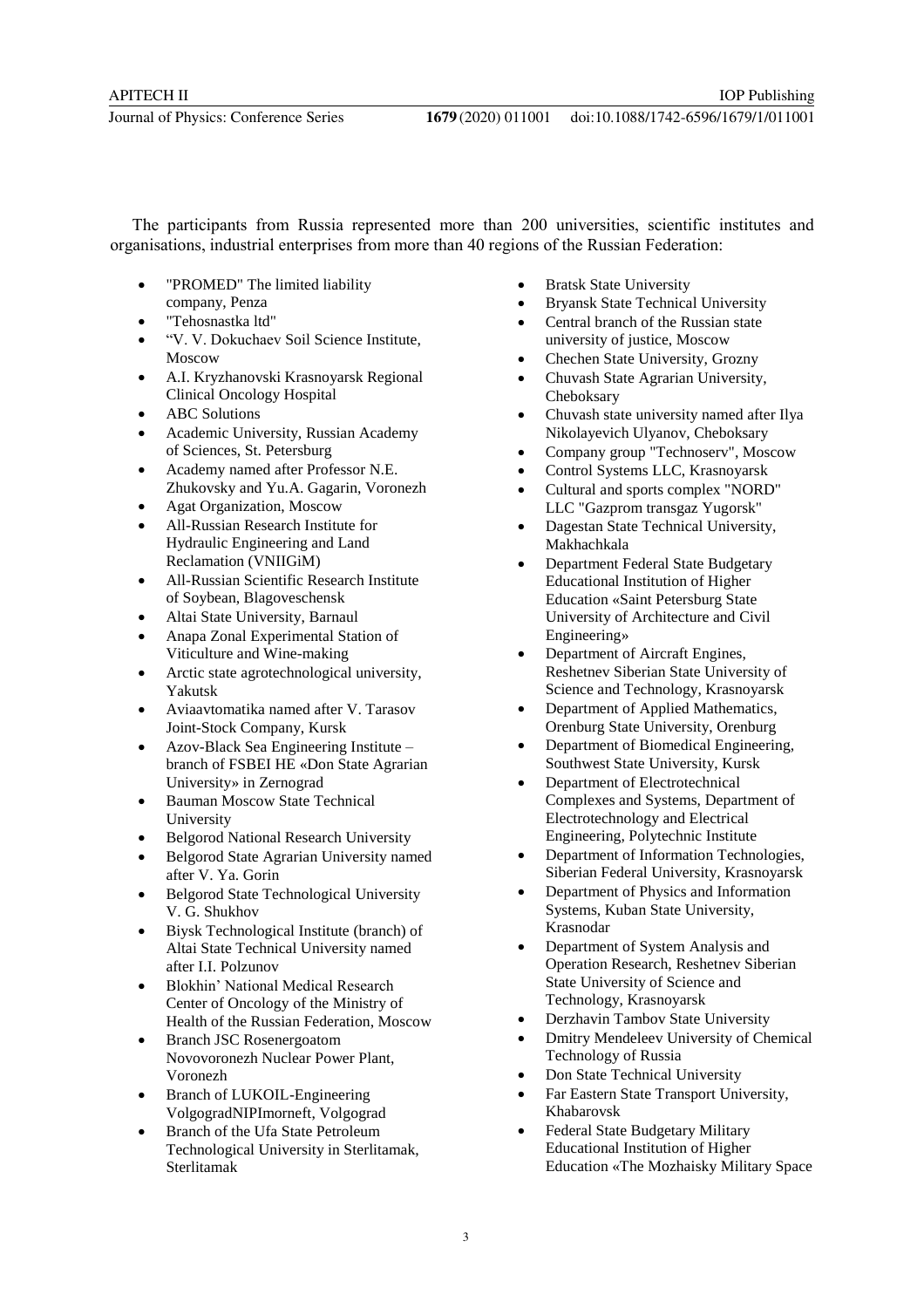Academy» of the Ministry of Defense of the Russian Federation, Saint-Petersburg

- Financial University under the Government of the Russian Federation, Moscow
- GAZ Metallokomplekt LLC, Taganrog
- Government of the Krasnoyarsk region
- Grozny State Oil Technical University named after academician M. D. Millionshchikov
- Gubkin Russian State University of Oil and Gas (National Research University), Moscow
- INCONTROL LLC, Moscow
- Institute for Electrophysics and Electric Power RAS, Saint-Petersburg
- Institute if Mineralogy of Southern-Urals Federal Research Center of Mineralogy and Geoecology of Ural Branch of RAS, Miass, Chelyabinsk Region
- Institute of Astronomy of the Russian Academy of Sciences, Moscow
- Institute of Chemistry and Chemical Technology SB RAS
- Institute of Computational Modelling of SB RAS, Krasnoyarsk
- Institute of Control Sciences named by V.A. Trapeznikov of Russian Academy of Sciences
- Institute of Design and Technological Informatics of the Russian Academy of Sciences, Moscow
- Institute of engineering and technology, Katanov Khakas State University, Abakan
- Institute of Engineering Science, Russian Academy of Sciences, Moscow
- Institute of market problems of the Russian Academy of Sciences, Moscow
- Institute of Mathematics and Informatics MPSU, Moscow
- Institute of Mechanical Engineering A.A. Blagonravova RAS, Moscow
- Institute of Solar-Terrestrial Physics of Siberian Branch of Russian Academy of Sciences, Irkutsk
- Integrated Management Systems Sertification Body "YUG-TEST" LLC, Rostov on Don
- Interregional public institution «Institute of Engineering Physics», Moscow reg., Serpukhov
- IPG Photonics Corporation, Fryazino
- Irkutsk National Research Technical University
- Irkutsk State Transport University
- Irkutsk State University
- ITMO University, Saint Petersburg
- Izhevsk State Technical University named after Kalashnikov

IOP Publishing

- Joint Stock Company "Scientific and Production Association named after S.A. Lavochkin", Khimki
- JSC "Special Design Bureau of the Moscow Energy Institute"
- JSC "Academician M F Reshetnev Information satellite systems", Zheleznogorsk, Krasnoyarsk region
- JSC Federal Scientific and Production Centre «Titan - Barricady», Volgograd
- K.G. Razumovsky Moscow State University of Technologies and Management, Moscow
- Kabardino-Balkarian state agricultural university named after V.M. Kokov, Nalchik
- Kalashnikov Izhevsk State Technical University, Izhevsk
- Kaliningrad Branch of the Federal Research Center "Computer Science and Control" of the Russian Academy of Sciences
- Kaluga branch of the Moscow State Technical University named after N.E. Bauman
- Kaluga State University named after K.E. Tsiolkovsky
- Kazan Federal University
- Kazan National Research Technical University. A.N. Tupolev - KAI
- Kazan State Agrarian University
- Kazan State Power Engineering University
- Kirensky Institute of Physics (FRC KSC SB RAS), Krasnoyarsk
- Kotelnikov Institute of Radio Engineering and Electronics Russian Academy of Sciences, Fryazino
- Krasnoyarsk Science and Technology City Hall of the Russian Union of Scientific and Engineering Associations
- Krasnoyarsk Science Center of the Siberian Branch of the Russian Academy of Sciences
- Krasnoyarsk State Agrarian University
- Kuban State Agrarian University named after I.T. Trubilin
- Kurgan State University
- Kuzbass College of Architecture, Construction and Digital Technologies, Novokuznetsk
- Lipetsk State Technical University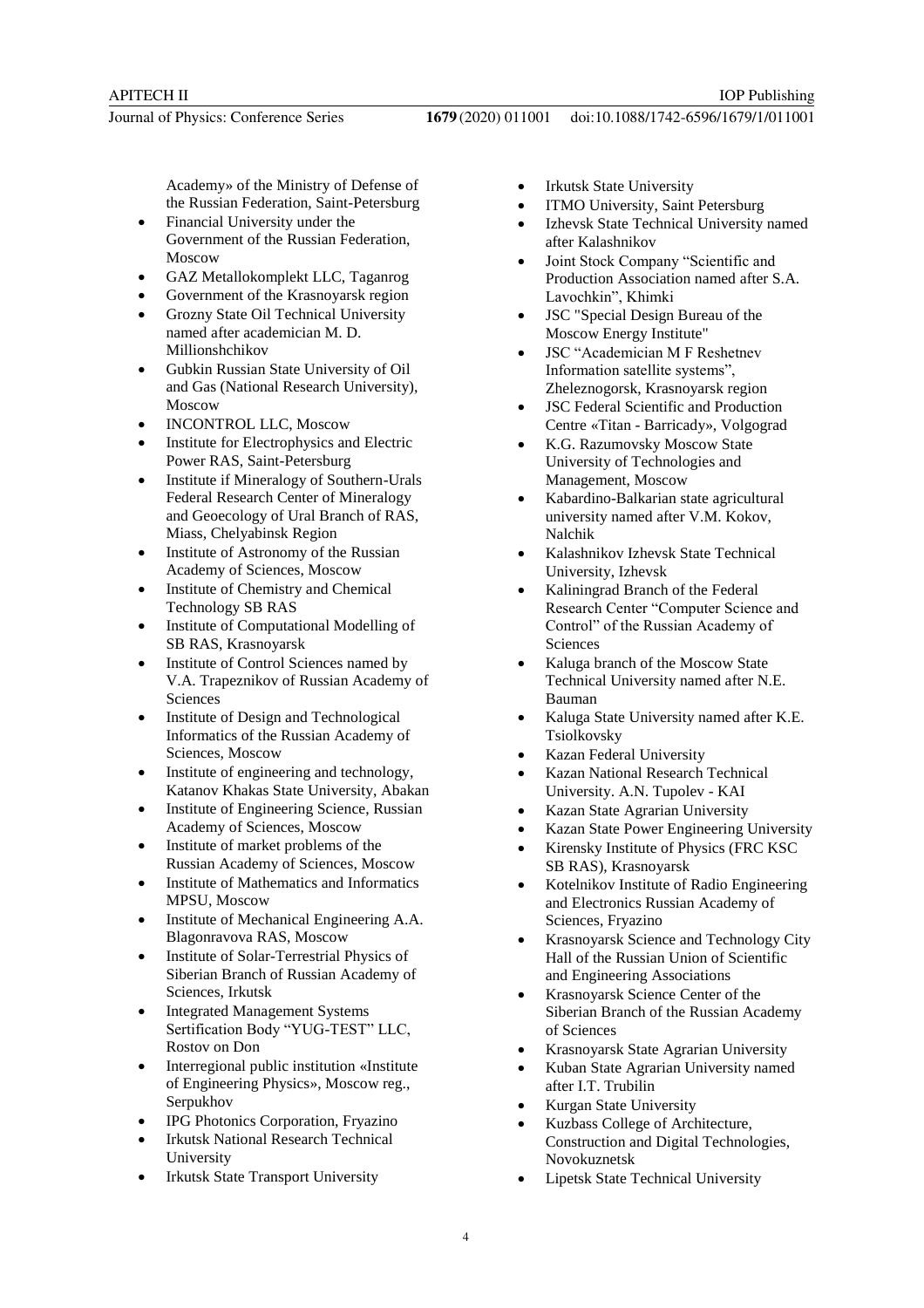APITECH II

Journal of Physics: Conference Series **1679** (2020) 011001

#### doi:10.1088/1742-6596/1679/1/011001

- LLC VVST, Podolsk
- Maikop State Technological University
- Mari State University, Yoshkar-Ola
- Marine Hydrophysical Institute, Russian Academy of Sciences», Sevastopol
- Maritime State University named after G.I. Nevelskoy, Vladivostok
- MATTEST Engineering bureau of Individual Entrepreneur Eliseev Vladimir Vasilyevich, Voronezh
- Mechanical Engineering Research Institute of the Russian Academy of Sciences, Moscow
- Michurinsk State Agrarian University
- Military Innovative Technopolis "ERA" (VIT ERA), Anapa
- Moscow Aviation Institute (National Research University)
- Moscow Institute of Physics and Technology (State University)
- Moscow Polytechnic University
- Moscow State Humanities and Economics University, Moscow
- Moscow State University
- Moscow State University of Civil Engineering, Moscow
- Moscow State University of Geodesy and Cartography (MIIGAiK)
- Moscow State University of Humanities and Economics
- Moscow State University of Technology "STANKIN"
- MOU "Engineering Physics Institute" (MOU IIF), Serpukhov
- N.N. Krasovskii Institute of Mathematics and Mechanics of the Ural Branch of the Russian Academy of Sciences
- National Park «Buzuluk Bor», Koltubanovsky
- National Research Nuclear University MEPhI
- National Research Tomsk State University (NR TSU)
- National Research University "Moscow Power Engineering Institute"
- National University of Science and Technology "MISIS", Moscow
- Nizhnekamsk Chemical Technology Institute (Branch) of Kazan National Research Technological University
- Nizhny Novgorod Lobachevsky State University
- Nizhny Novgorod State Agricultural Academy
- North Caucasus Federal University, Stavropol
- North-Eastern Federal University named after M. K. Ammosov, Yakutsk

IOP Publishing

- Nosov Magnitogorsk State Technical University
- Novosibirsk State Agrarian University
- Novosibirsk State Technical University
- OGUZ Irkutsk Regional Hospital
- Omsk State Agrarian University named after P. A. Stolypin
- Orel State University named after I.S. Turgenev
- Orenburg State University
- Pacific National University, Khabarovsk
- Penza State University
- People Friendship University of Russia, Moscow
- Peter the Great St. Petersburg Polytechnic University
- Platov South Russian State Polyechnic University (NPI), Novocherkassk
- Polzunov Altai State Technical University, Barnaul
- Povolzhskiy State University of Telecommunications and Informatics, Samara
- ProjectMarket LLC
- Pskov State University, Pskov
- Pushkov Institute of Terrestrial Magnetism, Ionosphere and Radio Wave Propagation of the Russian Academy of Sciences (IZMIRAN), Saint-Petersburg
- Research and Design Institute of design information, automation and communication on railway transport, Moscow
- Research Institute of Federal Penitentiary Service, Moscow
- Research Institute of the Federal Penitentiary Service of the Russian Federation, Moscow
- Research Scientist of Research Center No.1 of the Research Institute of the Federal Penitentiary Service, Moscow
- Reshetnev Siberian State University of Science and Technology, Krasnoyarsk
- Rosseti Tyumen, Surgut
- Russian Economic University named after. G.V. Plekhanov
- Russian Scientific and Technological Center of Information on Standardization, Metrology and Assessment of Compliance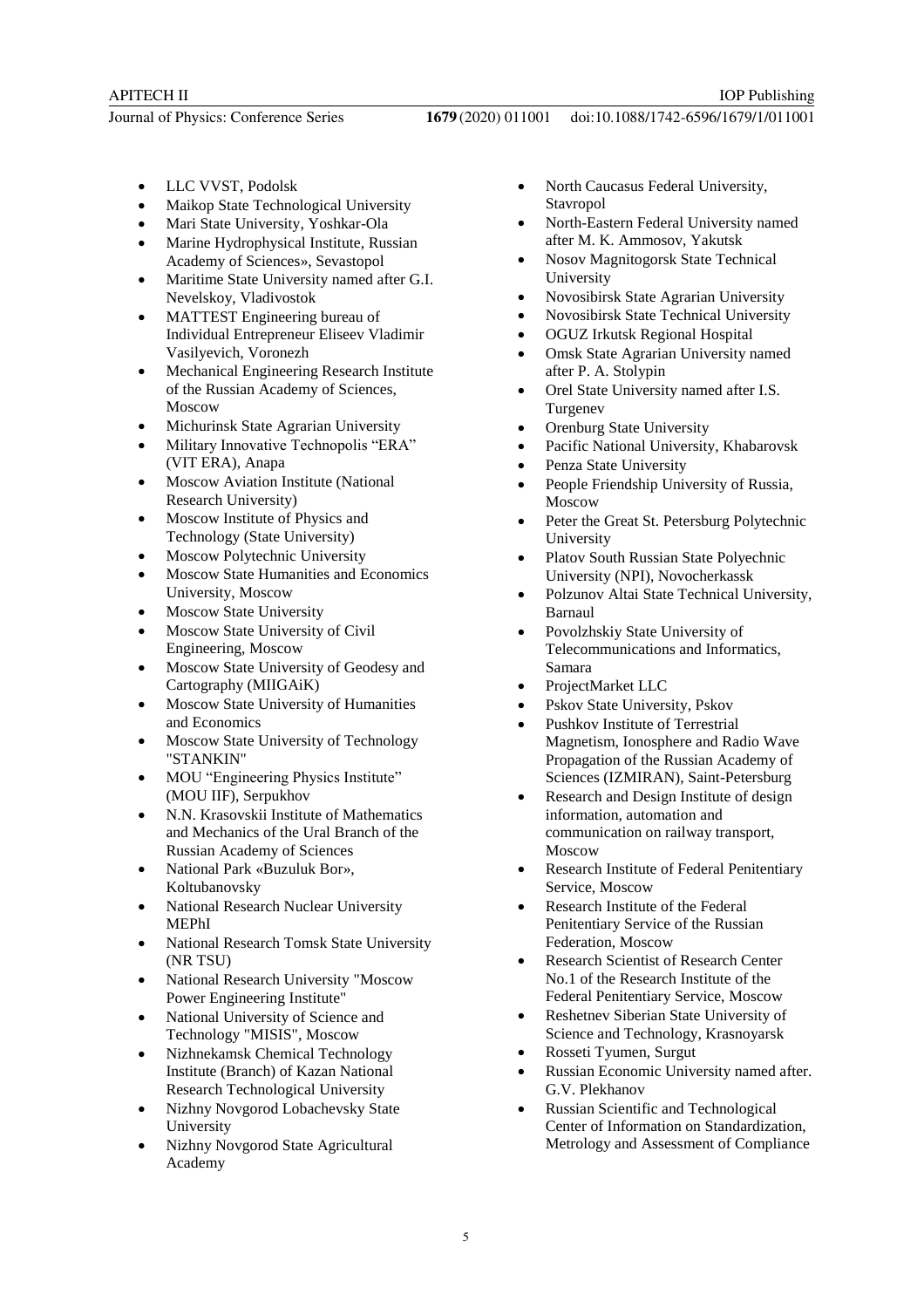- Russian State Agrarian University Moscow Timiryazev Agricultural Academy
- Russian State Scientific Center for Robotics and Technical Cybernetics, Saint-Petersburg
- Russian State Social University, Moscow
- Russian Technological University (RTU MIREA), Moscow
- Russian University of Transport, Moscow
- Ryazan State Radio Engineering University
- Ryazan State University
- Saint Petersburg Mining University
- Saint Petersburg State Electrotechnical University
- Saint Petersburg State University of Aerospace Instrumentation
- Saint Petersburg State University of Architecture and Civil Engineering
- Saint-Petersburg State Agrarian University, Pushkin
- Samara State Technical University
- Samara University
- Saratov State Vavilov Agrarian University
- Scientific and Technological Center of Unique Instrumentation of RAS, Moscow
- Scientific Research Institute of System Analysis of the Russian Academy of Sciences, Moscow
- Sevastopol State University, Crimea
- Sholom-Aleichem Priamursky State University, Birobidzhan
- Shternberg State Astronomical Institute of Lomonosov Moscow State University, Moscow Russian Technological University, Moscow
- Siberian Federal Scientific Centre of AgroBioTechnologies of the Russian Academy of Sciences
- Siberian Federal University, Krasnoyarsk
- Siberian Fire and Rescue Academy of Firefighting Service of EMERCOM of Russia, Krasnoyarsk Territory, Zheleznogorsk
- Siberian State Automobile and Highway University (SibADI), Omsk
- Skobelkin' State Scientific Center of Laser Medicine FMBA, Moscow
- South Ural State Agrarian University, Chelyabinsk
- South Ural State University, Chelyabinsk
- South Urals Federal Research Centre of Mineralogy and Geoecology of the UB

RAS, Chelyabinsk region, Miass, Ilmen reserve

IOP Publishing

- Southern Federal University Institute of Nanotechnology, Engineering center of instrument making, radio- and microelectronics, Taganrog
- Southern Federal University, Rostov-on-Don
- Southwest State University, Kursk
- St. Petersburg State Forest Technical University named after S.M. Kirov
- St. Petersburg State University of Architecture and Civil Engineering
- St. Petersburg University
- Stary Oskol Technological Institute named after A.A. Ugarov (branch) NUST MISIS
- State Research Institute of Civil Aviation, Moscow
- State University of Management, Moscow
- Stock Company «Experimental Design Bureau «Electroavtomatika» named after P A Yefimov, Saint Petersburg
- Surgut State University
- Tambov State Technical University
- Technological University, Nizhnekamsk
- The branch of JSC «FGC UES» Krasnoyarsk enterprise MES
- The Federal Siberian Research Clinical Center of FMBA of Russia
- The Institute of Radioelectronics and Information Technologies, Ural Federal University, Yekaterinburg
- The Main Directorate of EMERCOM of Russia for Krasnoyarsk Territory
- Thermal Electrical Systems LLC, Togliatti
- Togliatti State University
- Tomsk State Pedagogical University
- Tomsk State University of Architecture and Building, Tomsk
- Tomsk State University of Control Systems and Radioelectronics
- Trapeznikov Institute of Control Sciences of RAS, Moscow
- Tula State University
- Tuva State University, Kyzyl
- Tver State University
- Tyumen Industrial University
- Udmurt Federal Research Center of the Ural Branch of the Russian Academy of Sciences, Izhevsk
- Udmurt State University, Izhevsk
- Ufa State Aviation Technical University
- Ufa State Petroleum Technological University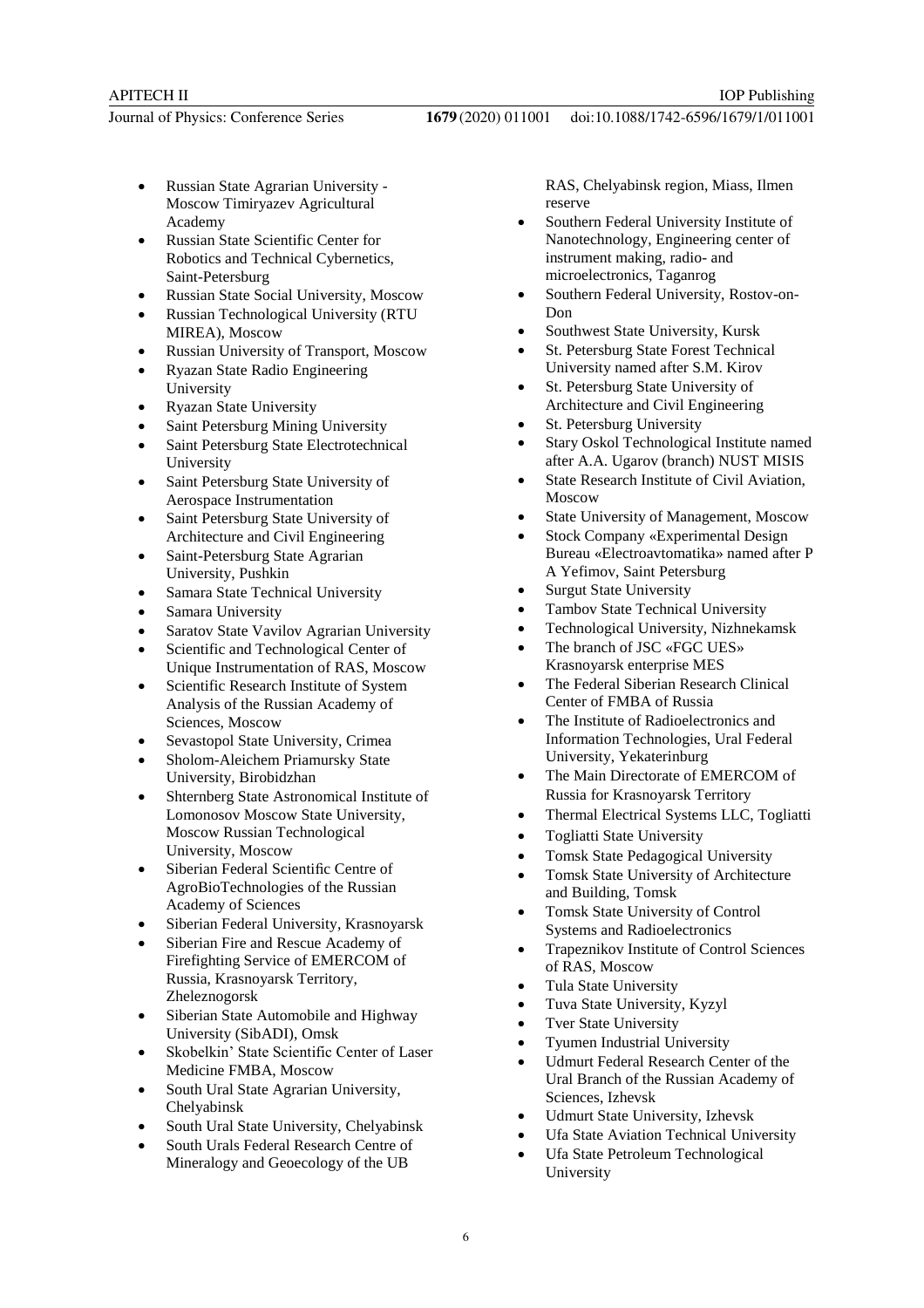APITECH II

#### Journal of Physics: Conference Series **1679** (2020) 011001

## doi:10.1088/1742-6596/1679/1/011001

- Ulianov Chuvash State University, Cheboksary
- University of the Ministry of Internal Affairs of St. Peterburg
- Ural Federal University;
- V.F. Voino-Yasenetsky Krasnoyarsk State Medical University
- V.I. Vernadsky Crimean Federal University, Simferopol
- Vladimir State University Named After Alexander and Nikolay Stoletovs
- Volgodonsk Engineering Technical Institute - a branch of the Federal State Autonomous Educational Institution of

Higher Education National Research Nuclear University "MEPhI"

IOP Publishing

- Volgograd State Technical University
- Vologda State University
- Voronezh Institute of High Technologies
- Voronezh State Technical University
- Voronezh State University
- Voronezh State University of Forestry and Technologies named after G.F. Morozov
- Vyatka State Agricultural Academy, Kirov
- Yaroslavl State University
- Yuri Gagarin State Technical University of Saratov

The event has offered a platform for bringing together students, postdocs, innovative academics and industrial experts to exchange their ideas and contribute new applied physics and engineering approaches to research mechanical and automation processes in various technological and information systems. Great interest was aroused by the section about applied physics, cybernetics and information technologies, engineering and mechanical science. These directions stimulated lively discussions among researchers as well as industrialists.

The Conference provided the premier interdisciplinary and multidisciplinary forum for researchers, practitioners and educators to present and discuss the most recent innovations, trends, concerns, practical challenges encountered and the solutions adopted in the fields of industrial physics, materials sciences, mechanical and aerospace engineering, information and transport technologies, robotics and cybernetics, data protection in automation systems, chemical, ecological and power engineering, etc.

Although the schedule of the Conference was very tight, there were very vivid discussions among the participants. The program of the Conference consisted of keynote and plenary talks and numerous presentations.

A wide range of engineering and industrial physics problems in various production and technological systems has undergone consideration during the meeting. The programme of the Conference included the following scientific directions:

- Condensed Matter Physics;
- Nanoscience and Nanotechnology;
- Optical Physics, Quantum Electronics and Photonics;
- Engineering and Industrial Physics;
- Instrumentation Metrology and Standards;
- Software Engineering;
- Information Systems;
- Software Reliability and Data Protection;
- Cybernetics, Economics and Organization of Mechanical Engineering Production;
- Mechanical Engineering and Industry 4.0;
- Materials Science, Aerospace Technology and Engineering;
- Power, Chemical and Ecological Engineering;
- Oil and Gas Engineering;
- Neuroinformatics, its applications and data analysis (the XXVIII All-Russian workshop);
- Modeling of nonequilibrium systems (the XXIII All-Russian workshop).

All participants were invited to present their papers in this Volume and all submitted manuscripts went through the independent peer review process. We are very grateful to all reviewers from Russia, China, USA, Slovenia, Germany and Republic of Kazakhstan for their time and highly professional